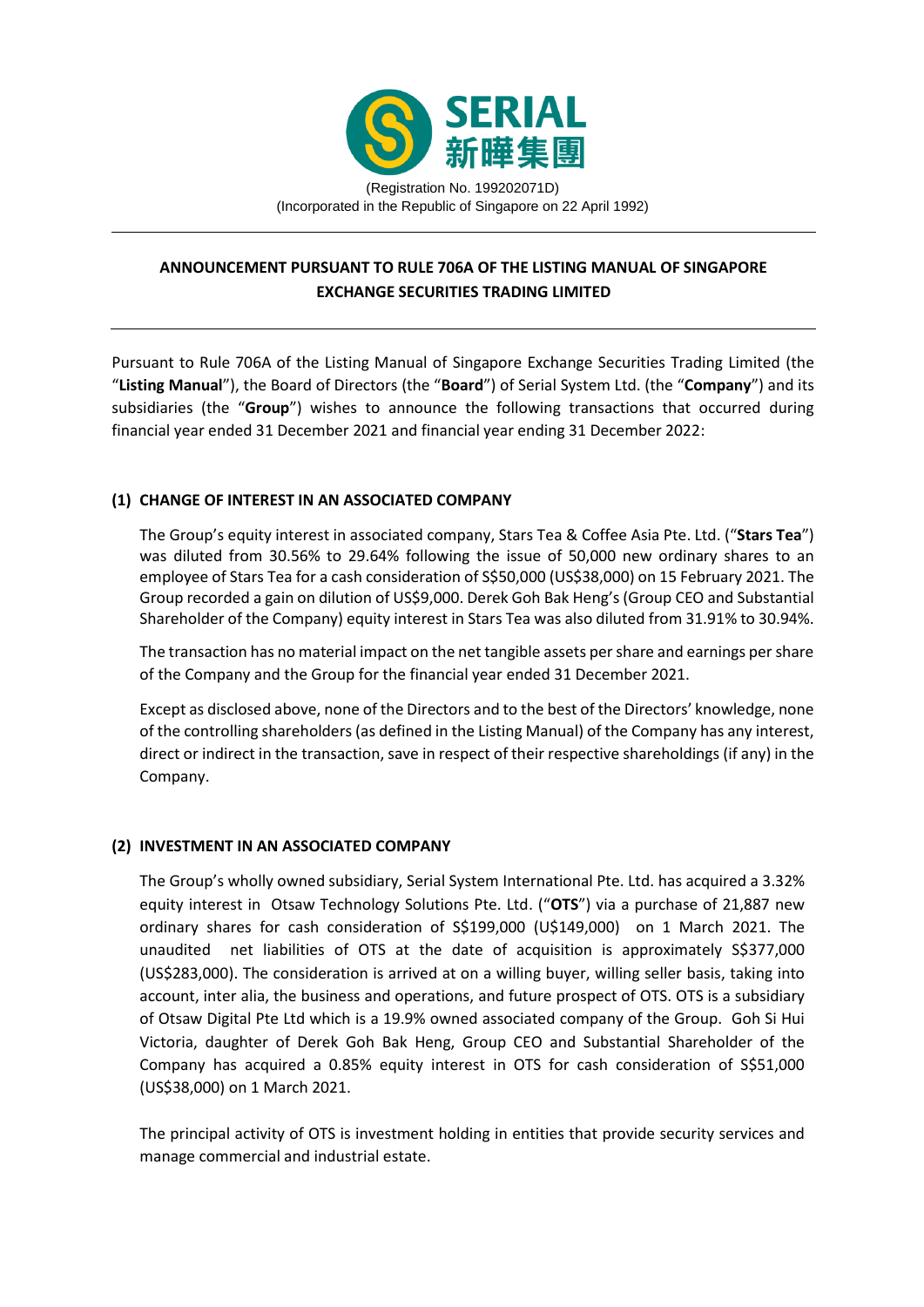The investment of S\$199,000 (US\$149,000) was funded through internal resources. The transaction has no material impact on the net tangible assets per share and earnings per share of the Company and the Group for the financial year ended 31 December 2021.

Except as disclosed above, none of the Directors and to the best of the Directors' knowledge, none of the controlling shareholders (as defined in the Listing Manual) of the Company has any interest, direct or indirect in the transaction, save in respect of their respective shareholdings (if any) in the Company.

### **(3) CLOSURE OF A SUBSIDIARY**

The Group has deregistered its wholly owned subsidiary, Achieva Technology Australia Pty Ltd ("**ATPY**") on 11 August 2021. The Group recognised a net gain of US\$74,000 on the closure of ATPY.

The transaction has no material impact on the net tangible assets per share and earnings per share of the Company and the Group for the financial year ended 31 December 2021.

None of the Directors and to the best of the Directors' knowledge, none of the controlling shareholders (as defined in the Listing Manual) of the Company has any interest, direct or indirect in the transaction, save in respect of their respective shareholdings (if any) in the Company.

### **(4) INCORPORATION OF A SUBSIDIARY**

The Group's wholly owned subsidiary, Contract Sterilization Services Pte. Ltd. has acquired a 75% equity interest in a newly incorporated Singapore company, CSS Medisys Pte. Ltd. ("**CSS Medisys**") on 1 September 2021.

The issued and paid-up capital of CSS Medisys is S\$300,000 (US\$223,000) comprising 300,000 ordinary shares at S\$1 each. 75% equity interest comprising 225,000 ordinary shares amounting to S\$225,000 (US\$167,000) is held by Contract Sterilization Services Pte. Ltd. , and the remaining 25% equity interest comprising 75,000 ordinary shares amounting to S\$75,000 (US\$56,000) is held by a Singapore individual, Mr. Cheong Wee Lim, Daniel.

The principal activities of CSS Medisys are manufacturing of medical disposables and surgical supplies.

The investment of S\$225,000 (US\$167,000) was funded through internal resources. The transaction has no material impact on the net tangible assets per share and earnings per share of the Company and the Group for the financial year ended 31 December 2021.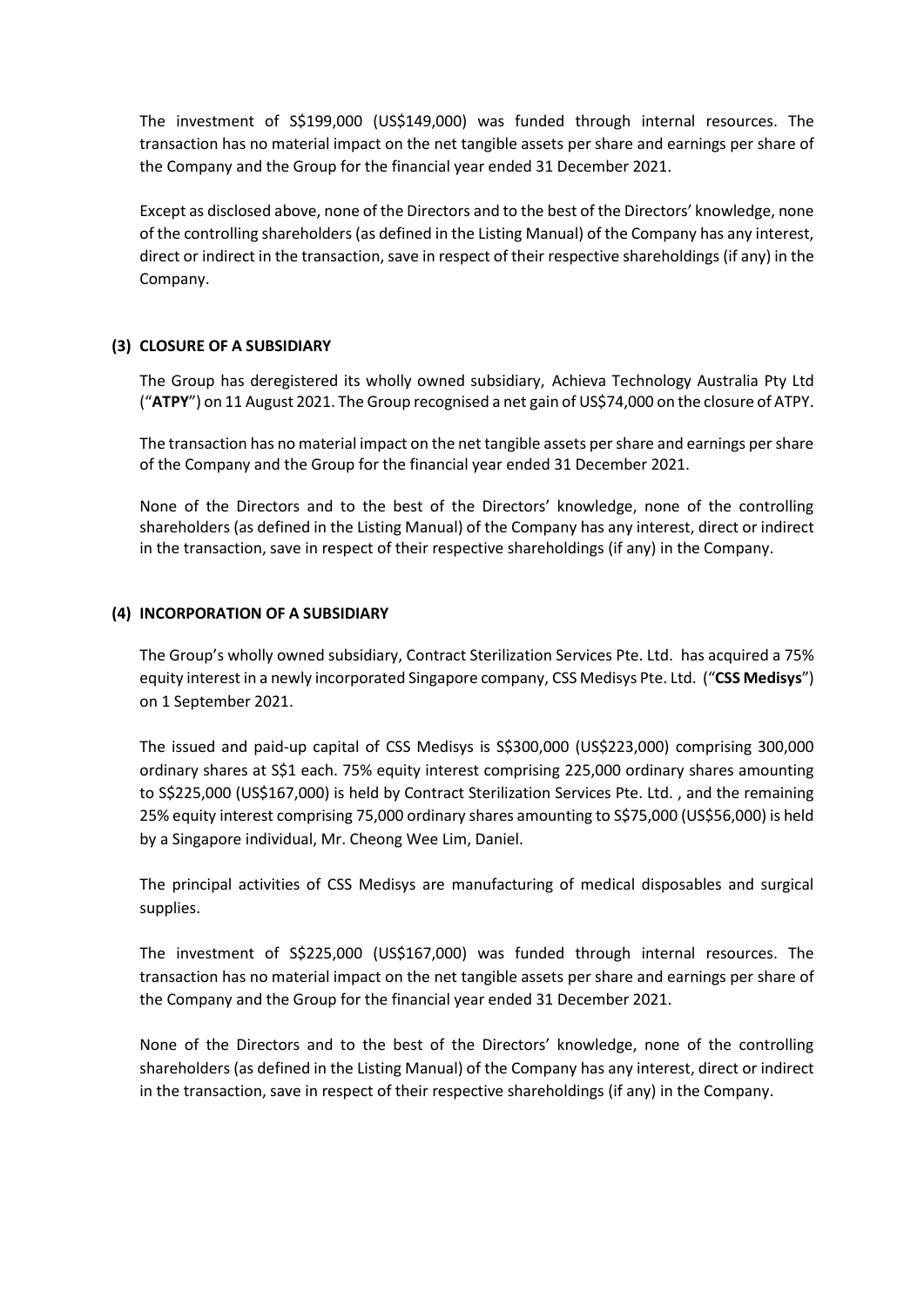### **(5) INVESTMENT IN A SUBSIDIARY**

The Group's 85% owned subsidiary, SB Global Ventures Pte. Ltd. ("**SB Global**") has invested a 51% equity interest in a Singapore subsidiary, Nokivi Pte. Ltd. ("**Nokivi**") via the purchase of 510 ordinary shares of Nokivi at a consideration of SS\$51 (US\$38) from a Swedish Company, Siccona AB, on 1 September 2021. The net assets of Nokivi based on the unaudited management accounts as at 31 August 2021 were S\$14,000 (US\$10,000). The consideration is arrived at on a willing buyer, willing seller basis, taking into account, inter alia, the business and operations, and future prospect of Nokivi. Another 39% equity interests in Nokivi were invested by three (3) other corporations, namely Malaysia incorporated , Sunfresh Fruit Hub Sdn Bhd for 10%, Singapore incorporated FVC-Nokivifoods Pte. Ltd. for 19% and Sweden incorporated, Nokivi AB for 10%, amounting to S\$10 (US\$7), S\$19 (US\$14) and S\$10 (US\$7) respectively.

The principal activities of Nokivi are research and experimental development on biotechnology, life and medical science and trading and distribution of scientifically proven healthy food products.

On 1 September 2021, Nokivi increased its issued and paid up share capital from S\$100 (US\$74), comprising 1,000 ordinary shares to S\$100,000 (US\$74,000), comprising 1,000,000 ordinary shares, pursuant to the issuance of 999,000 new ordinary shares. SB Global subscribed to its full entitlement of 509,490 ordinary shares issued by Nokivi. The consideration of S\$51,000 (US\$38,000) was funded through internal resources. The balance of 489,510 new ordinary shares were fully subscribed by the 49% non-controlling shareholders of Nokivi.

The Group has an effective equity interest of 43.4% in Nokivi before and after the new shares issue.

The transactions have no material impact on the net tangible assets per share and earnings per share of the Company and the Group for the financial year ended 31 December 2021.

None of the Directors and to the best of the Directors' knowledge, none of the controlling shareholders (as defined in the Listing Manual) of the Company has any interest, direct or indirect in the transaction, save in respect of their respective shareholdings (if any) in the Company.

### **(6) CLOSURE OF A SUBSIDIARY**

The Group has deregistered its 91% owned subsidiary, Serial Automotive Limited ("**HKSA**") on 20 Septmber 2021. The Group recognised a net gain of approximately US\$30,000 on the closure of HKSA.

The transaction has no material impact on the net tangible assets per share and earnings per share of the Company and the Group for the financial year ended 31 December 2021.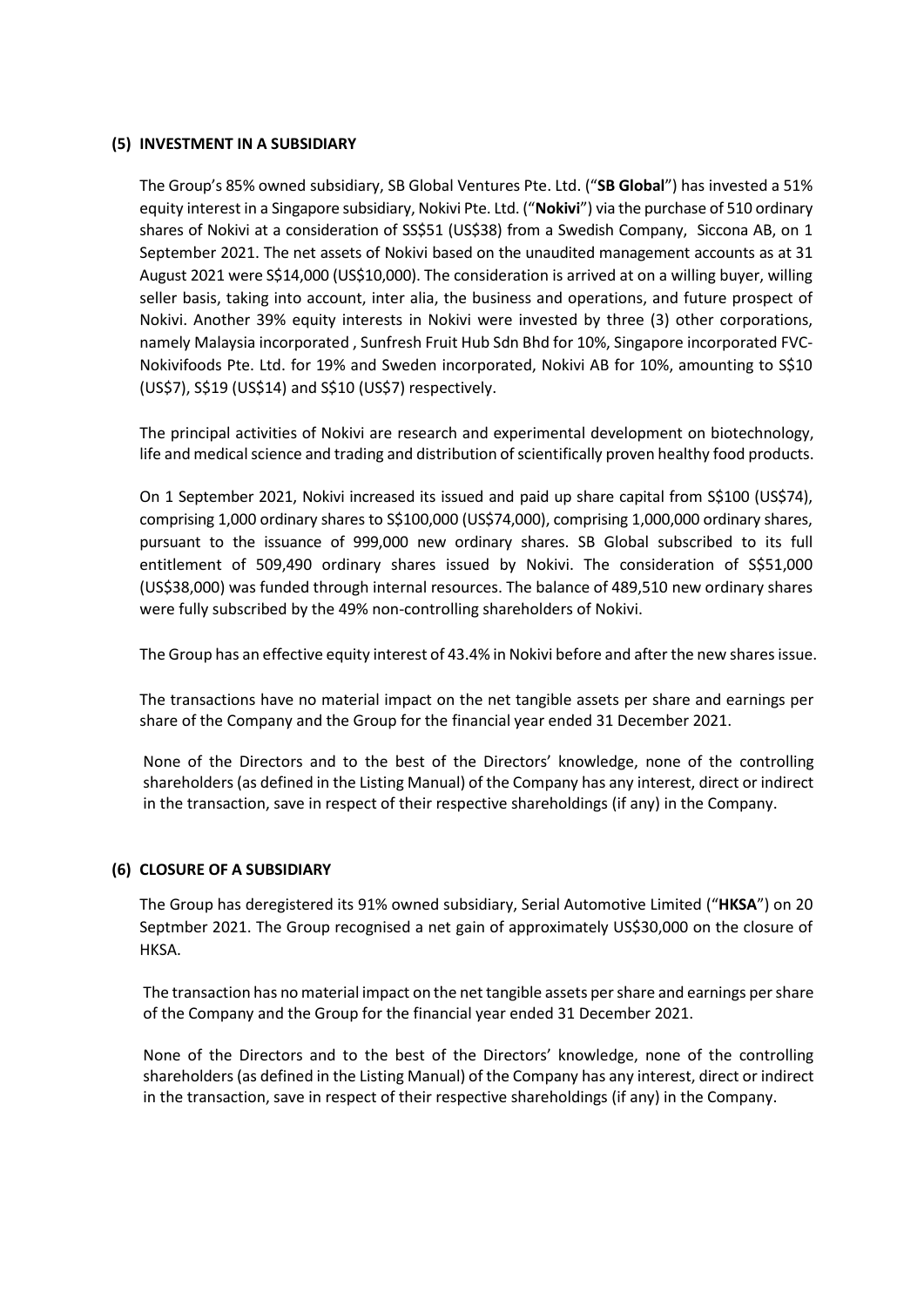### **(7) CAPITAL REDUCTION OF A SUBSIDIARY**

The Group's wholly owned subsidiary, SerialTec Pte. Ltd. has undertaken a capital reduction exercise on 27 October 2021 to reduce its issued and paid up share capital from US\$27,245,787 to US\$200,000 by way of cancelling US\$27,045,787 which had been lost and unrepresented by available assets.

The transaction has no material impact on the net tangible assets per share and earnings per share of the Company and the Group for the financial year ended 31 December 2021.

None of the Directors and to the best of the Directors' knowledge, none of the controlling shareholders (as defined in the Listing Manual) of the Company has any interest, direct or indirect in the transaction, save in respect of their respective shareholdings (if any) in the Company.

### **(8) INVESTMENT IN AN ASSOCIATED COMPANY**

The Group's 85% owned subsidiary, SB Global Ventures Pte. Ltd. ("**SB Global**") has entered into a subscription agreement with Grandpointe Acquisition LLC ("**Grandpointe**"), a newly incorporated company in the United States on 29 October 2021 whereby SB Global has agreed to swap US\$1,371,000 owing from Hemp Health LLC, a limited liablity company in the United States for a 30% equity interest in Grandpointe. The attributable net assets of Grandpointe based on the unaudited management accounts as at 30 September 2021 were US\$51,000. The investment in 30% equity interest in Grandpointe is arrived at on a willing buyer, willing seller basis, taking into account, inter alia, the business and operations, and future prospect of Grandpointe.

The Group has an effective equity interest in Grandpointe of 25.5% following the subscription of the 30% equity interest in Grandpointe.

The principal activities of Grandpointe are the manufacturing and retail sale of organically grown health products under the "evo hemp" brand.

The transaction has no material impact on the net tangible assets per share and earnings per share of the Company and the Group for the financial year ended 31 December 2021.

None of the Directors and to the best of the Directors' knowledge, none of the controlling shareholders (as defined in the Listing Manual) of the Company has any interest, direct or indirect in the transaction, save in respect of their respective shareholdings (if any) in the Company.

### **(9) CHANGE OF INTEREST IN AN ASSOCIATED COMPANY**

The Company's equity interest in its 19.02% owned associated company, Bull Will Co., Ltd ("**Bull Will**") was diluted from 19.02% to 18.30% following the exercise of 604,000 share options by employees of Bull Will in November 2021. The Group recorded a gain on dilution of US\$6,000.

The transaction has no material impact on the net tangible assets per share and earnings per share of the Company and the Group for the financial year ended 31 December 2021.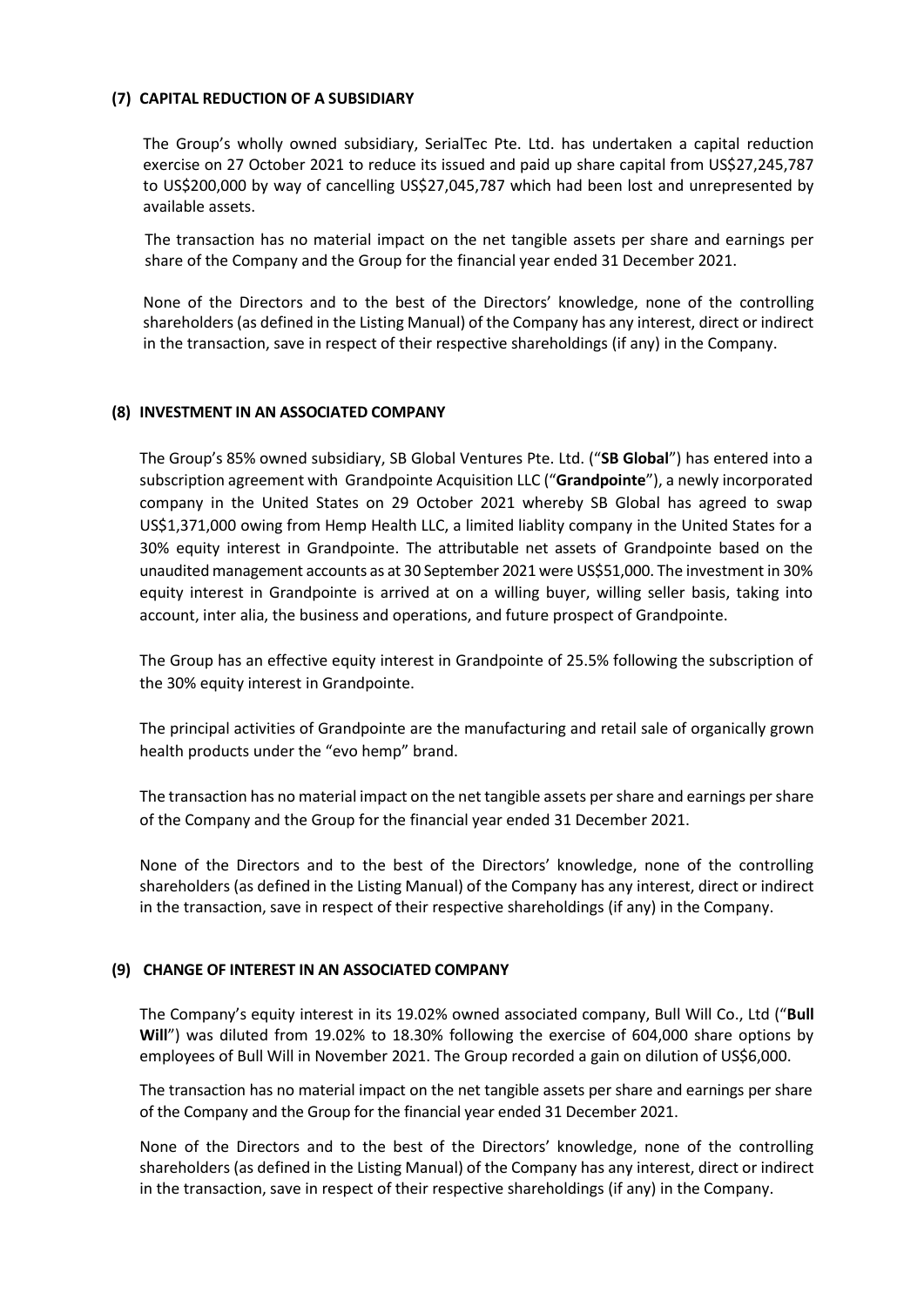### **(10) CHANGE OF INTEREST IN AN ASSOCIATED COMPANY**

The Group's wholly owned subsidiary, Serial System International Pte Ltd, has disposed 1,549 ordinary shares in its associated company, Otsaw Technology Solutions Pte. Ltd. ("**OTS**") for a cash consideration of S\$124,000 (US\$92,000) to a third party on 24 November 2021.

Based on the unaudited consolidated management accounts of OTS as at 31 October 2021, the attributable net assets of the disposal was approximately S\$3,000 (US\$2,000).

The consideration was arrived at after arm's length negotiations on a "willing-buyer, willing-seller" basis between the parties. The Group recorded a gain on disposal of S\$110,000 (US\$82,000). The Group has utilised the net proceed from the disposal to fund the working capital of the Group

Following the disposal, the Group's equity interest in OTS was reduced from 3.32% to 2.82%.

The transaction has no material impact on the net tangible assets per share and earnings per share of the Company and the Group for the financial year ended 31 December 2021.

None of the Directors and to the best of the Directors' knowledge, none of the controlling shareholders (as defined in the Listing Manual) of the Company has any interest, direct or indirect in the transaction, save in respect of their respective shareholdings (if any) in the Company.

### **(11) CHANGE OF INTEREST IN AN ASSOCIATED COMPANY**

The Group's wholly owned subsidiary, Serial System International Pte. Ltd., has disposed a total of 29,865,400 shares in its associated company, PT Sentra Mitra Informatika ("**PTSMI**") from 30 November 2021 to 11 January 2022, totalling 4.17% of PTSMI in the open market of the Development Board of the Stock Exchage of Indonesia, through its broker, for a total cash consideration of IDR 13,185,601,000 (US\$924,000), excluding brokerage fees and bank charges ("**the Disposals**").

The Disposals were conducted on arms' length basis and at the prevailing average market price of IDR 442 (US\$0.042) per share. The Group recorded a gain on the Disposals of US\$306,000 in financial year ended 31 December 2021 and US\$85,000 in financial year ending 31 December 2022. The Group has utilised the net proceed from the Disposals to fund the working capital of the Group.

Following the Disposals, the Group's equity interest in PTSMI was reduced from 20.00% to 15.83%.

The transaction has no material impact on the net tangible assets per share and earnings per share of the Company and the Group for the financial year ended 31 December 2021 and is not expected to have any material impact on the net tangible assets per share and earnings per share of the Company and the Group for the financial year ending 31 December 2022.